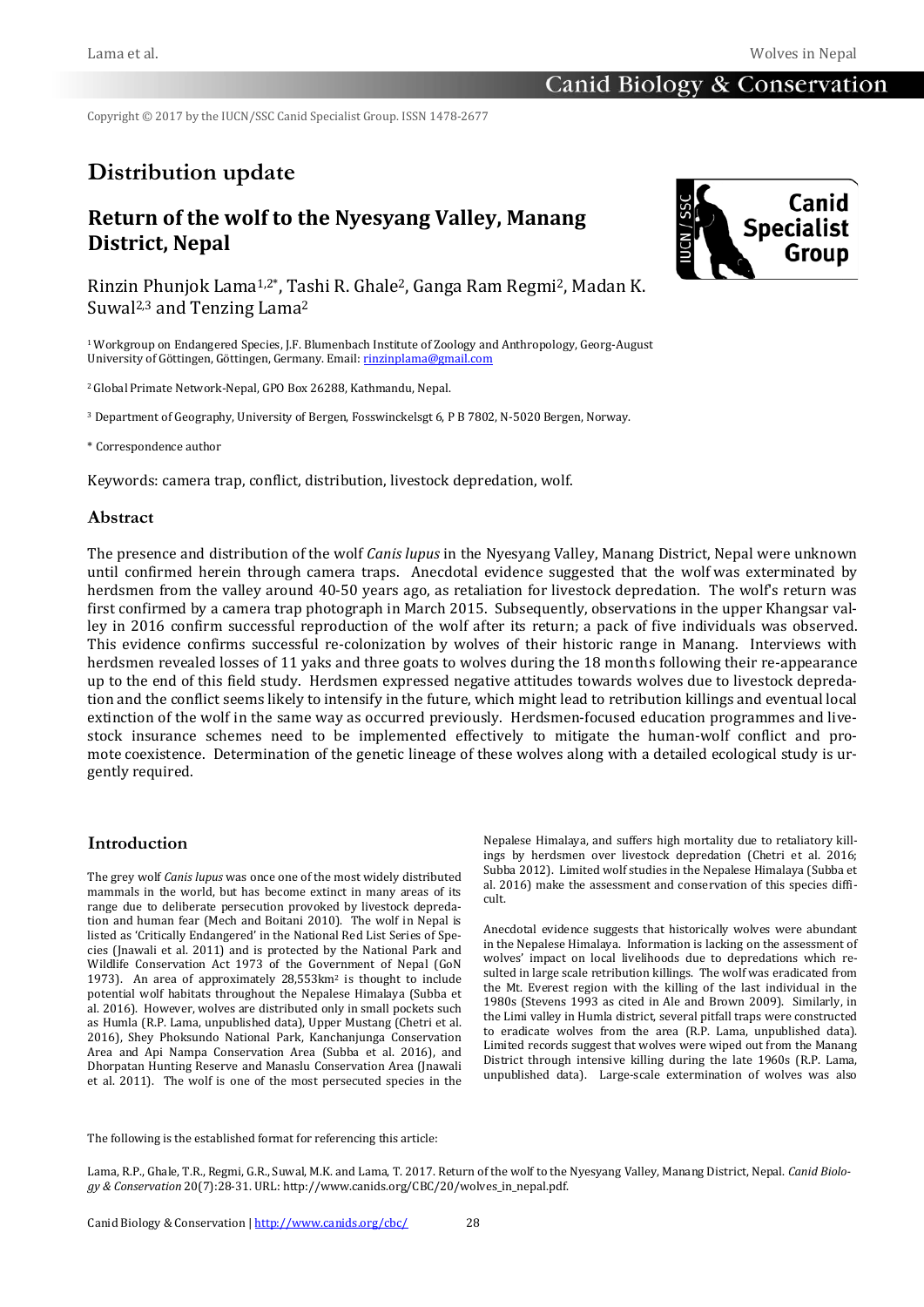Lama et al. Wolves in Nepal

practised in the past in the Dolpa (Subba et al. 2012) and upper Mustang regions of Nepal (G. Gurung, pers. comm.). However, in the last few decades the Government of Nepal has declared several new protected areas to improve habitat quality and conserve biological diversity. This effort has significantly contributed to the return of locally extinct species like the snow leopard *Panthera uncia* to Everest after four decades (Ale 2005), and the wolf to Everest (B. Shrestha, in press), Kanchenjunga conservation area (Subba et al. 2016) and Manang (R.P. Lama, unpublished data).

Apart from human-wolf conflicts, the debate on the phylogenetic identification of the wolf species in the Nepalese Himalaya is still ongoing. Recent studies in the Nepalese Himalaya suggest the presence of the Himalayan lineage wolf, *Canis lupus chanco* (Chetri et al. 2016), *Canis himalensis* (Subba 2012, Werhahn et al. 2017) and grey wolf *Canis lupus lupus* (Subba et al. 2016). In this paper, we present the first evidence of the return of the wolf to the Nyesyang Valley after more than four decades. We describe new locations and current distribution of this species in Nepal based on direct sightings and the first photographs and camera trap pictures ever taken in the Manang District of Nepal.

#### **Methods**

We conducted an opportunistic camera trapping survey in the Nyesyang Valley of Manang District during 2014-2016. Camera trapping was conducted in two phases with different objectives covering an area of approximately 150km<sup>2</sup>. The first phase was conducted from December 2014 to May 2015 to study Pallas's cats *Otocolobus manul* and the second phase was from August 2015 to July 2016 to study snow leopards. A total of 36 camera trapping locations was covered in the first phase and 16 locations were covered in the second phase. We used Bushnell Trophy Cam HD trail cameras. The cameras were placed on ridgelines, at cliff bases and wildlife travel corridors where snow leopard signs were observed and expected to be used frequently.

The Nyesyang Valley is located in the rain shadow of the Annapurna Range (Oli 1991) covering an area of approximately 700km². The study area is covered mostly by coniferous and conifer-birch mixed forests at lower elevations and by grasslands mixed with scrubs at higher elevations. Scrubs are dominated by *Juniperus squamata* on gentle slopes, and *Caragana gerardiana, C. brevispina, Artimesia spp., Berberis angulosa, Rosa spp.* and *Ephedra gerardiana* on steeper, rocky slopes (Oli 1991).

The valley is very rich in carnivore diversity: snow leopard*,* red fox *Vulpes vulpes,* golden jackal *Canis aureus,* beech marten *Martes foina,*  mountain weasel *Mustela altaica* (Oli 1991)*,* Pallas's cat (Lama et al. 2016) and the recently photographed wolf*.* The blue sheep *Pseudois nayaur* is the main prey of the snow leopard along with the Himalayan musk deer *Muschus leucogaster* as a secondary prey. The small prey species include the large-eared pika *Ochotona macrotis* and Royle's pika *O. roylei* (R.P. Lama, unpublished data)*.*

#### **Results**

The first wolf event was captured on 31 March 2015 in Pripche at 23:41h (Figure 1). It consisted of nine pictures of a single individual. The second wolf event, including one movie clip, was captured on 21 April 2015 in Kyarken at 02:14h. Five events (four movies and one picture) of a pair of wolves were captured in Angumi Lapche and another three movie events of a single individual were recorded in Kyarken and Shya Kang (Table 1; Figure 2). Pictures and movie clips often captured the same individuals, either single or in pairs. These records constitute the first ever camera trap evidence of the wolf in the whole Manang District. The wolf pack as well as individuals were also manually photographed on 2 September 2016 (16:21h) at the northern pasture of the Khangsar village (N28.70532, E83.93334; Figure 3). The pack was sighted and photographed at an elevation of 4,848m above sea level.



Figure 1. First camera trap picture of a wolf in Manang.



Figure 2. Distribution of wolf in Nepal (ANCA - Api Nampa Conservation Area, SPNP - Shey Phoksundo National Park, DHR - Dhor Patan Hunting Reserve, ACA - Annapurna Conservation Area, MCA - Manaslu Conservation Area, KCA - Kanchenjunga Conservation Area).



Figure 3. Photograph of a wolf taken by hand-held camera. © Tashi R. Ghale.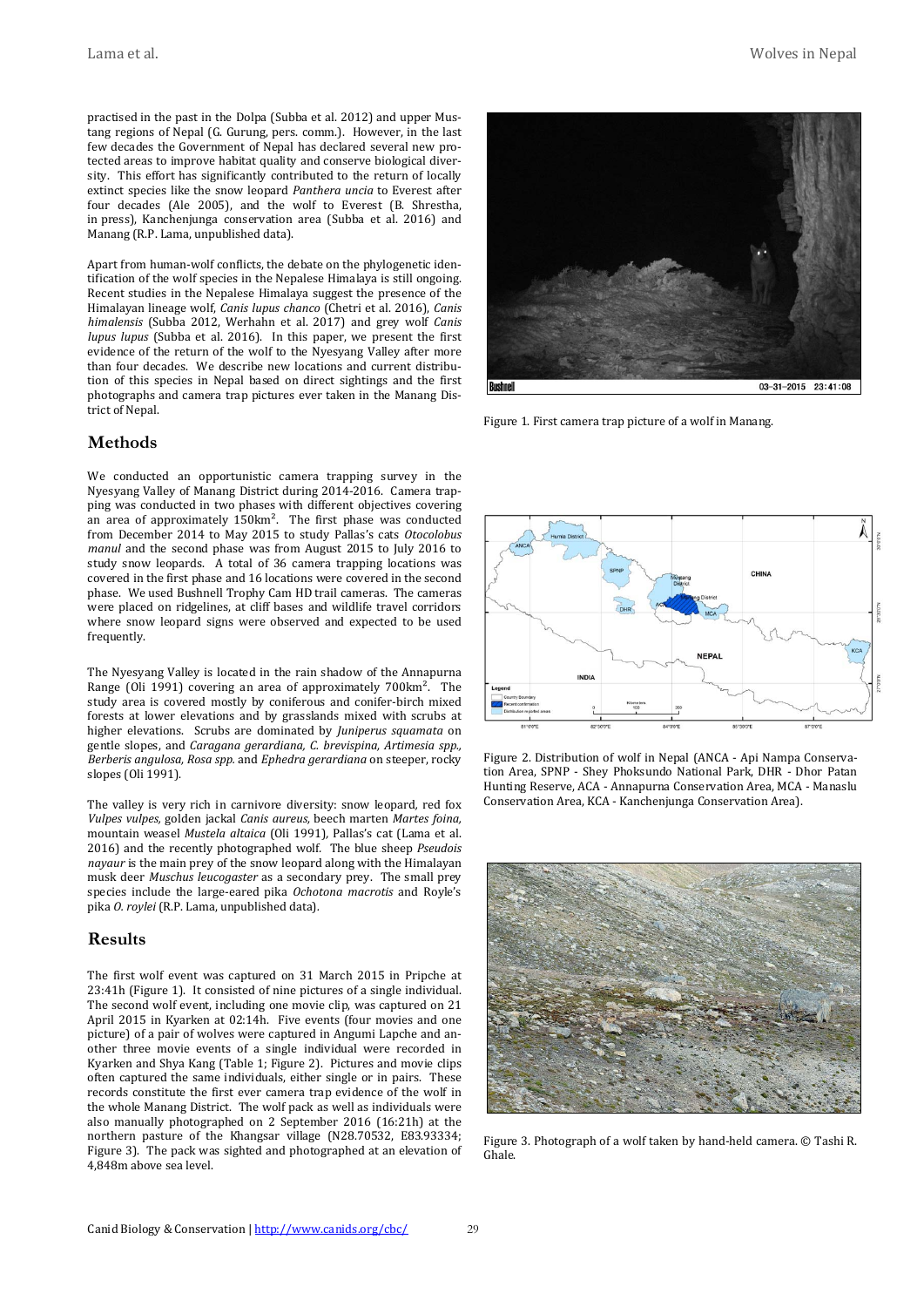| Location<br>Name | Number of<br>events based<br>on location | Capture<br>types | Capture date | Time stamp<br>(hour/min./sec.) | Latitude/Longitude    | Elevation<br>$(m. \, \text{as} l.)$ | Habitat types |
|------------------|------------------------------------------|------------------|--------------|--------------------------------|-----------------------|-------------------------------------|---------------|
| Pripche          |                                          | Image            | 31-03-2015   | 23:41:08 - 23:41:29            | N28.69466°/E84.00847° | 4590                                | Meadow        |
| Kyarken          | $\overline{a}$                           | Movie            | 21-04-2015   | $02:14:04 - 02:15:04$          | N28.40825°/E83.59272° | 4340                                | Meadow        |
|                  |                                          | Movie            | 23-04-2015   | $20:55:56 - 20:56:56$          |                       |                                     |               |
| Angumi           | 5.                                       | Image            | 15-12-2015   | $07:00:34 - 07:01:34$          | N28.41028°/E84.01776° | 4644                                | Meadow        |
| Lapche           |                                          | Movie            | $03-02-016$  | $04:39:36 - 04:40:40$          |                       |                                     |               |
|                  |                                          | Movie            | 09-03-2016   | $05:45:25 - 05:46:25$          |                       |                                     |               |
|                  |                                          | Movie            | 18-03-2016   | $23:54:22 - 23:55:22$          |                       |                                     |               |
|                  |                                          | Movie            | 15-04-2016   | $05:41:34 - 05:42:34$          |                       |                                     |               |
| Shya             | 2                                        | Movie            | 02-02-2016   | $08:27:51 - 08:28:51$          | N28.68009°/E83.98475° | 4232                                | Meadow        |
| Kang             |                                          | Movie            | 02-02-2016   | $08:36:39 - 08:37:39$          |                       |                                     |               |

Table 1. Photographic evidence of wolf in the Manang District from camera trap captures.

#### *Livestock depredation and herders' attitudes towards wolves*

We found a kill site of a mature male yak *Bos grunniens* aged 5-6 years (Figure 4). Apparently, the pack was feeding on this yak during the previous few days. This was not the first yak the wolf pack has hunted. We conducted informal interviews with 20 herdsmen in the Nyesyang Valley and gathered information about their attitudes to wolves and wolf depredation on livestock. Between 2015 and 2016, a total of 11 mature yaks (10 females and one male, out of 12 individuals attacked) and three goats were lost to wolves during the 18 months from March 2015 to August 2016. In the Nyesyang Valley, the current market price of livestock is approximately US\$1,100 per male yak, US\$800 per female yak and US\$200 per goat. Based on these estimates, livestock losses to wolf depredation in Manang during these 18 months were worth US\$9,700 spread over five households. Of the respondent herdsmen, 90% (n=18) identified wolves correctly and showed an extremely negative attitude towards them. Herdsmen believed that the wolf is the most problematic animal they have ever faced in the valley. This preliminary result shows that retaliatory killing of wolves can become a serious problem for the survival of recolonizing wolves in our study area. Thus, herdsmen-focused awareness campaigns and financial incentives such as a livestock compensation relief scheme are recommended to mitigate human-wolf conflict. Wolves need to be included in the livestock compensation relief scheme which currently includes only snow leopards and leopards *Panthera pardus*. Funds are provided by the Annapurna Conservation Area, Unit Conservation Office Manang through its Conservation Area Management Committees and snow leopard conservation subcommittees after the verification of the kills.



Figure 4. Yak killed by wolf pack. © Wang Lama

#### **Acknowledgements**

We thank the Department of National Park and Wildlife Conservation, Nepal and National Trust for Nature Conservation/Annapurna Conservation Area Project for granting research permission. We thank the Rufford Foundation, the Mohamed bin Zayed Species Conservation Fund, and the Royal Zoological Society of Scotland for providing funding support for Pallas's cat research. Georg-August University of Göttingen, Snow Leopard Conservancy and Global Primate Network provided logistics and support to Snow Leopard Research and Conservation Project. We thank Hotel Mountain Lake, Manang for space to set up a research base during the study. We are grateful to G. Werhahn for valuable comments on the original draft and I. Khorozyan for detailed review and suggestions. Our sincere thanks go to D. Barclay, F. Huettmann, R. Jackson, K. Kandel, N. Subedi, R. Ranabhat, S.T. Lama and W. Lama for their support throughout the study. Last, but not least, we thank Mrs. T.O. Ghale for her constant encouragement and motivation during the field work.

#### **References**

Ale, S.B. and Brown, J.S. 2009. Prey behaviour leads to predator: a case study of the Himalayan tahr and the snow leopard in Sagarmatha (Mt. Everest) National Park, Nepal*. Israel Journal of Ecology and Evolution* 55: 315–327.

Chetri, M., Jhala, Y.V., Jnawali, S.R., Subedi, N., Dhakal, M. and Yumnam, B. 2016. Ancient Himalayan wolf (*Canis lupus chanco*) lineage in Upper Mustang of the Annapurna Conservation Area, Nepal. *ZooKeys* 582: 143–156.

GoN. 1973. National Parks and Wildlife Conservation Act, 1973. Government of Nepal, Kathmandu, Nepal.

Jnawali, S.R., Baral, H.S., Lee, S., Acharya, K.P., Upadhyay, G.P., Pandey, M., Shrestha, R., Joshi, D., Lamichhane, B.R., Griffiths, J., Khatiwada, A., Subedi, N. and Amin, R. 2011. *The Status of Nepal's Mammals: The national Red List Series*. Department of National Parks and Wildlife Conservation, Kathmandu, Nepal.

Lama, R.P., O'Connor, P., Andre, K., Ghale, T.R. and Regmi, G.R. 2016. Historical evidence of Pallas's cat in Nyesyang valley, Manang, Nepal. *CAT News* 63: 22-23.

Mech, L.D. and Boitani, L. (IUCN SSC Wolf Specialist Group). 2010. *Canis lupus*. The IUCN Red List of Threatened Species 2010: e.T3746A10049204.[<http://dx.doi.org/10.2305/IUCN.UK.2010-](http://dx.doi.org/10.2305/IUCN.UK.2010-4.RLTS.T3746A10049204.en) [4.RLTS.T3746A10049204.en>](http://dx.doi.org/10.2305/IUCN.UK.2010-4.RLTS.T3746A10049204.en) Accessed 23 April 2016.